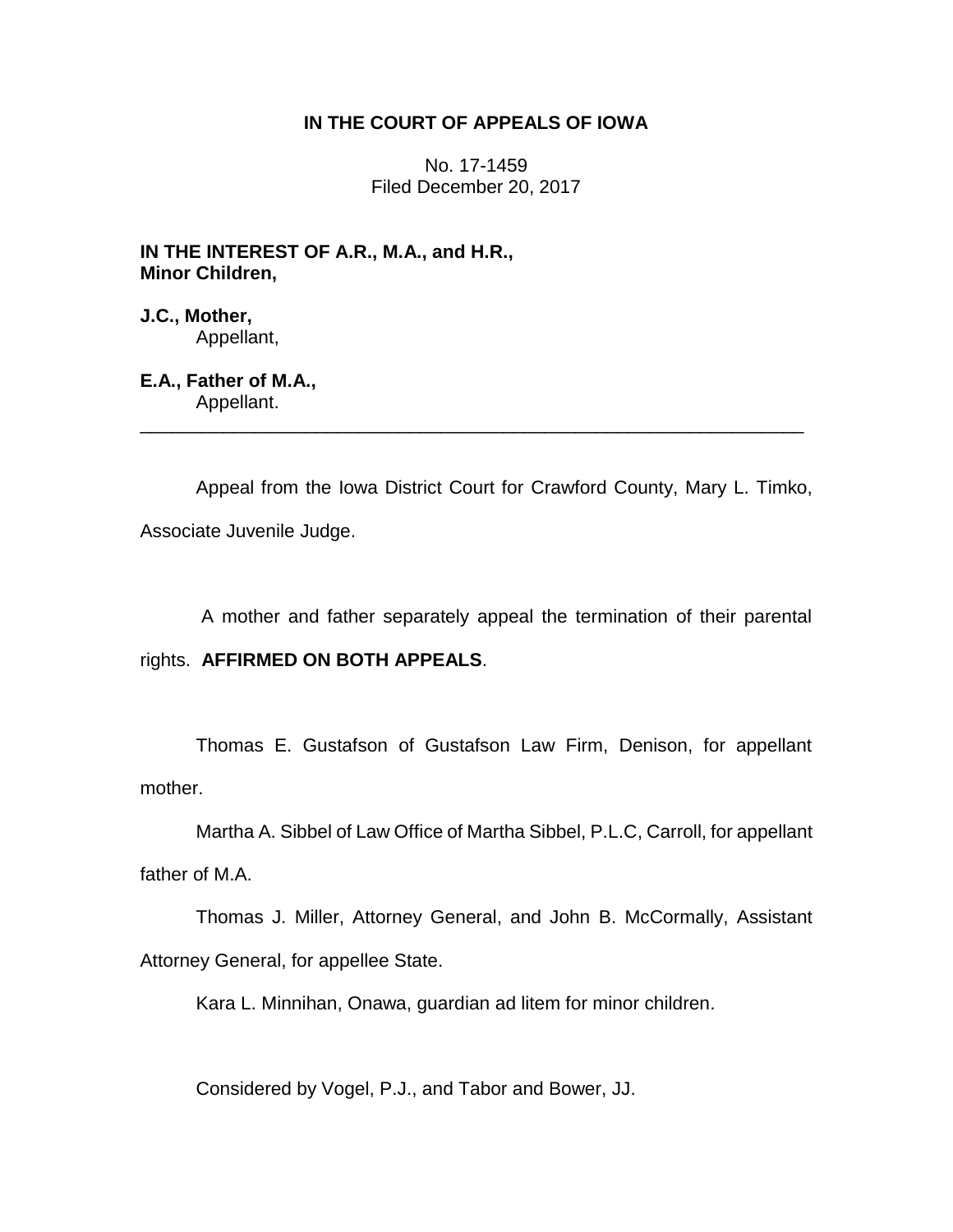### **TABOR, Judge.**

 $\overline{a}$ 

A mother, Jessica, appeals the juvenile court's statutory basis for terminating her parental relationship with three children—A.R., M.A., and H.R. ages three, six and nine.<sup>1</sup> M.A.'s father, Edward, also appeals the termination of his parental rights, claiming the State did not make reasonable efforts toward reunification. After reviewing the available record,<sup>2</sup> we conclude the juvenile court correctly decided the children could not be safely returned to Jessica's care, a guardianship was not the right solution, and the State made reasonable efforts to reunify Edward and M.A.

## **I. Facts and Prior Proceedings**

Jessica first encountered the Department of Human Services (DHS) in 2009 when H.R., the oldest child, was just eleven months old. Since then, the DHS has launched eight investigations related to Jessica's children. Three investigations including the most recent one—related to Jessica's drug use.

Most recently, the DHS intervened after learning of domestic abuse occurring in Jessica's home and in front of the children. In March 2016, the children witnessed Jessica's then-paramour, Ben, hit her. Eventually the children hid in a closet and an extended family member was forced to climb through a window to reach them. Initially the children hesitated to discuss Ben's actions because Jessica told them they would be taken away if they did. After

<sup>1</sup> Each child has a different father. Neither A.R.'s father nor H.R.'s father appeals.

<sup>2</sup> Our review is de novo. *See In re M.W.*, 876 N.W.2d 212, 219 (Iowa 2016). We are not bound by the juvenile court's factual findings, but we give them weight, especially when witness credibility is critical to the outcome*. See id.* Proof must be clear and convincing, meaning there are no "serious or substantial doubts as to the correctness [of] conclusions of law drawn from the evidence." *In re D.W.*, 791 N.W.2d 703, 706 (Iowa 2010).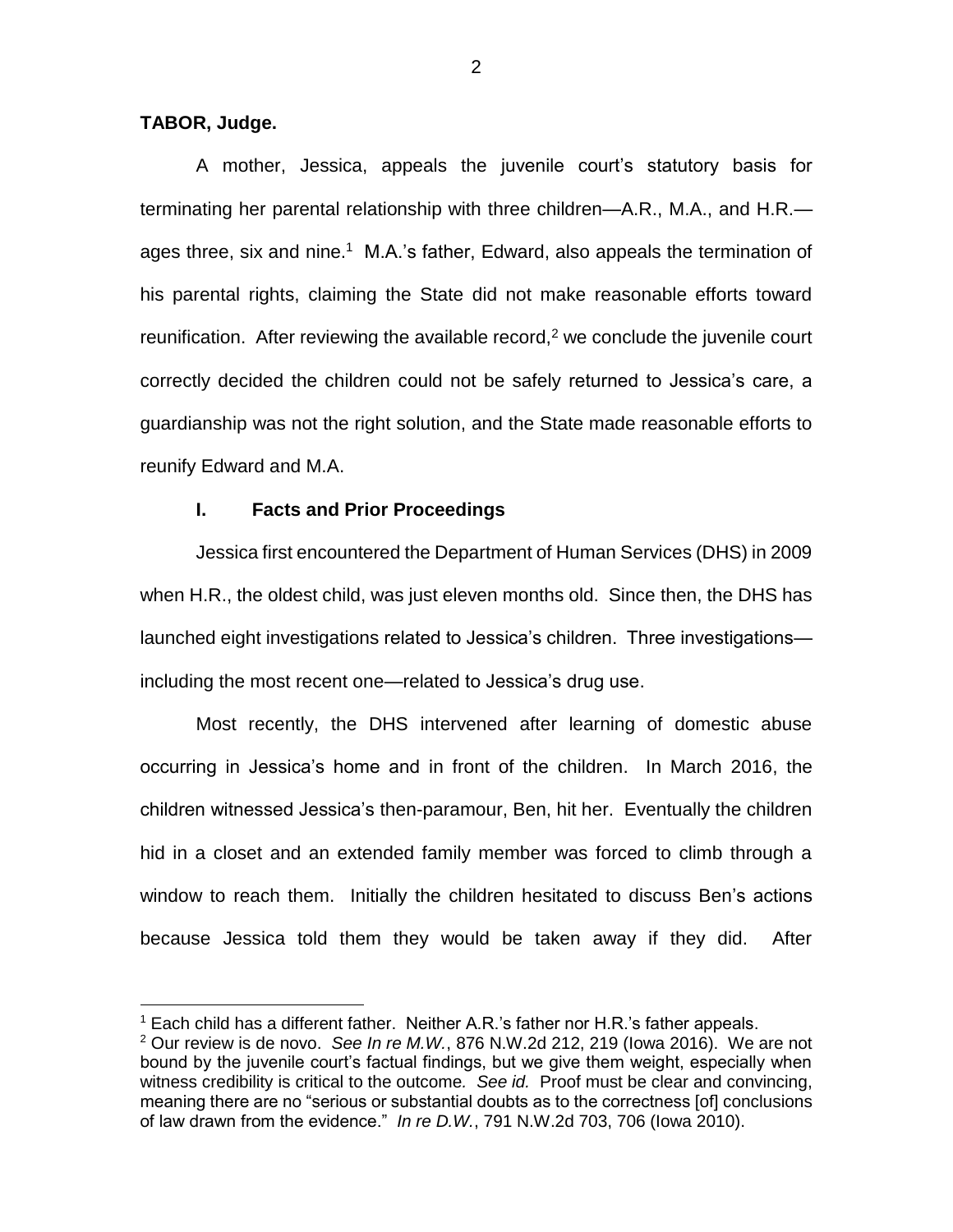reassurances from the DHS worker, seven-year-old H.R. and four-year-old M.A. described seeing Ben strangle Jessica, strike her on the head, and throw her to the ground. Around that same time, Jessica completed a drug screen and tested positive for methamphetamine. The children were removed from the home. In April 2016, the juvenile court notified the fathers of the children's removal and scheduled a hearing. Relying on Iowa Code section 232.2(6)(c)(2), the juvenile court adjudicated A.R., M.A., and H.R. as children in need of assistance (CINA) in May 2016.

After the children were removed, Jessica ended her relationship with Ben and entered mental-health and substance-abuse therapy. She also regularly attended visits with the children. But M.A.'s father, Edward, did not remain in contact with the DHS after April 2016. He also did not contact the family safety, risk, and permanency (FSRP) worker in charge of scheduling visitation and did not return the worker's calls.

The children entered foster care and, in mid-July, the children's foster dad reported H.R. tried to strangle herself with a mini-blind cord and said she wanted to kill herself.

By the fall 2016, Jessica's recovery took a turn for the worse. Between April and October, Jessica missed one-half of her scheduled mental-health therapy sessions. The treatment center required her to complete a "Strategies for Success" group before resuming therapy. Jessica also moved to Dow City, despite the

3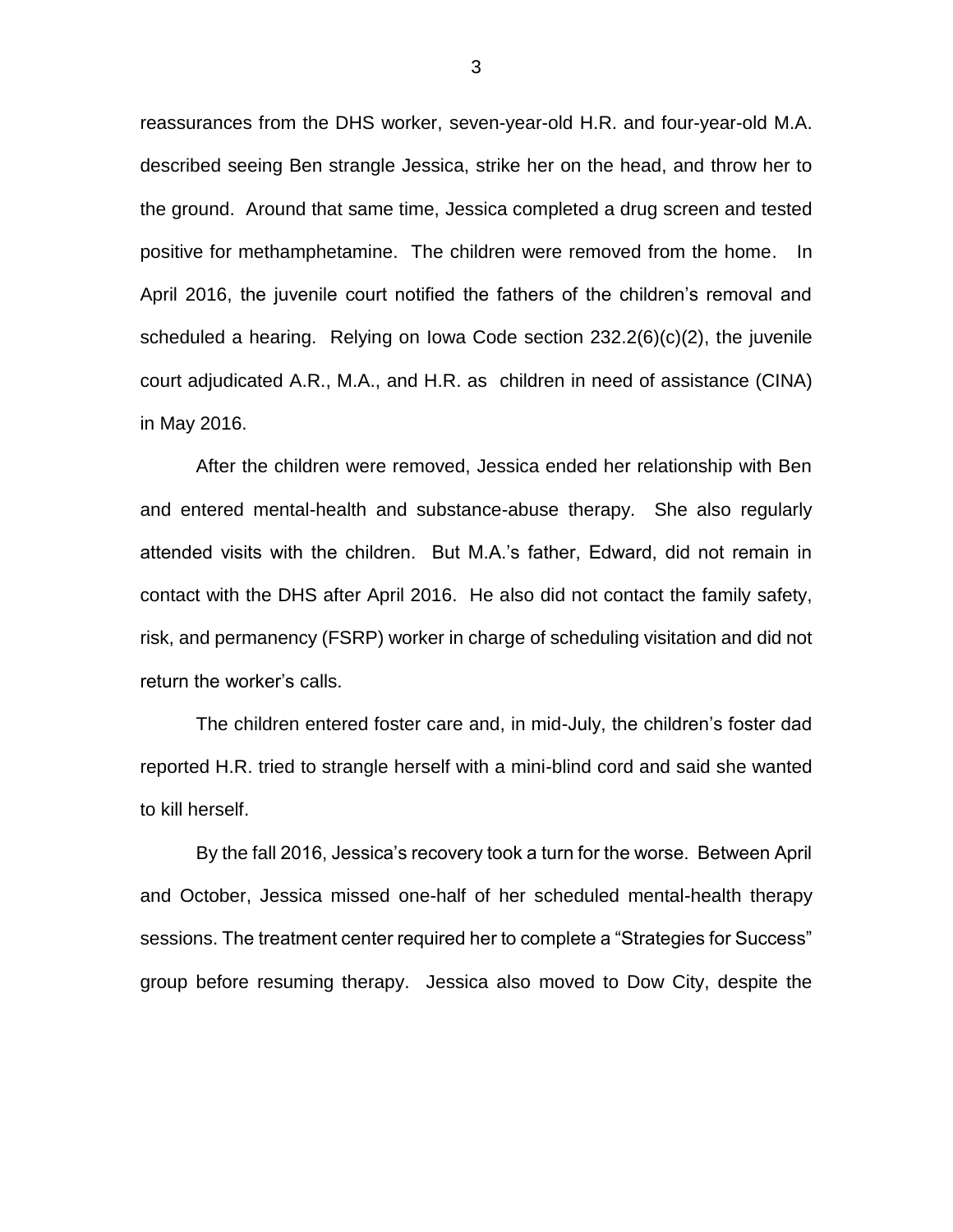transportation difficulties posed by the new location.<sup>3</sup> She also began dating a new paramour, Trent, with a criminal history, though she denied living with him. When H.R. was admitted to a pediatric psychiatric facility in November, Jessica did not go with her.

Edward began communicating with a DHS worker in December 2016. The worker encouraged Edward to attend an upcoming family team meeting either in person or by phone, but the meeting notes show Edward did not participate. Edward also did not attend the family team meeting in January 2017 and did not respond to attempts by an FSRP worker to set up visitation.

Meanwhile, H.R.'s December psychiatric progress report also revealed troubling information—when scared or nervous H.R. dissociated by acting like a dinosaur and expressing herself through noises.

Jessica also struggled in December 2016 and tested positive for methamphetamine. By February, Jessica's substance-abuse therapy report was poor. She only attended one of three individual therapy sessions in the previous month and rarely participated in treatment activities.

The family experienced mixed progress that spring. H.R. made significant strides at the psychiatric facility and was discharged in March. Jessica also completed the class permitting her to re-enroll in mental-health therapy in March. But by the end of March, Jessica tested positive for methamphetamine. Jessica's April substance-abuse-therapy-progress report also noted she missed several

 $\overline{a}$ 

 $3$  Jessica does not have a valid driver's license, so she relies on others to get to visits and therapy. FSRP workers transported her to visits and TMS, a contracted transportation provider with DHS, was available to take her to therapy appointments.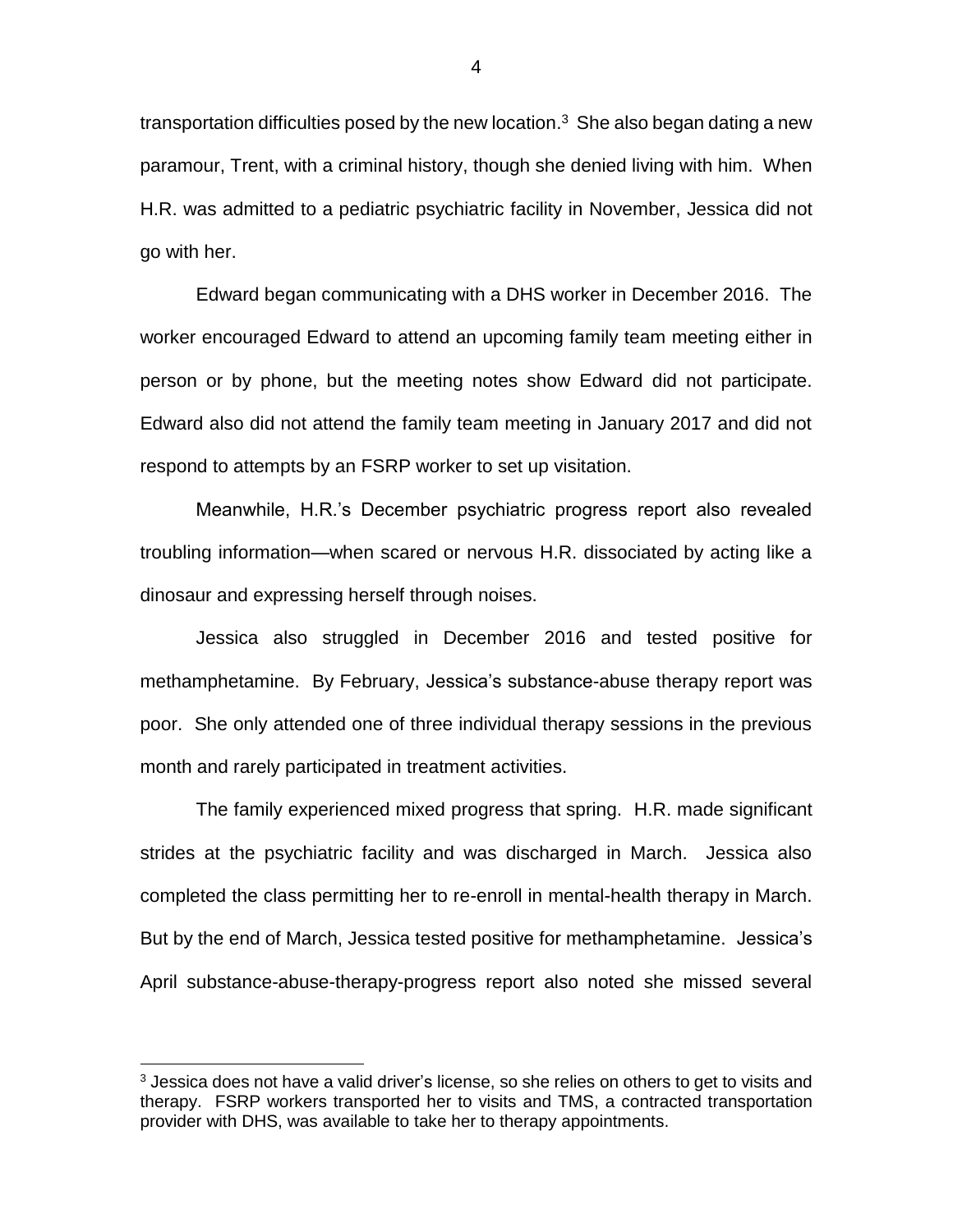group sessions in March and all of her individual sessions. The DHS reached Edward in April, and Edward admitted he had no justification for his lack of participation. He said he could not obtain a requested substance-abuse evaluation because he lacked insurance but had one scheduled in the near future. Edward did not obtain the evaluation. In April, Jessica missed three visits with the children because she failed to confirm the visits or just didn't show up. She also tested positive for methamphetamine again. When asked about using, she said it just happened and she "just didn't give a fuck." This attitude was reflected in her substance-abuse-therapy-progress report for May. In May, she only attended one individual session and one out of four group sessions. Edward began asking about visitation in May. Eventually, an FSRP worker contacted him to schedule visitation. He completed three visits with M.A. in July 2017.

The juvenile court held a termination hearing in July 2017. Jessica was present and Edward participated by phone. DHS case manager Kortney Wessman testified about her involvement in the case. Sarah Ahart, FSRP worker, testified about her observations of Jessica during visitation. Ahart noted conversations with Jessica about the mother's paramour.

Jessica also testified. She blamed her inconsistent treatment efforts on her transportation challenges and said she could care for the children if given "time to get [herself] together." When asked if she was still in a relationship with Trent, Jessica denied it. When pressed, she admitted Trent stayed at her home three times a week but continued to deny a romantic relationship. She also admitted she "put [her] kids through hell" and exposed her children to drug abuse and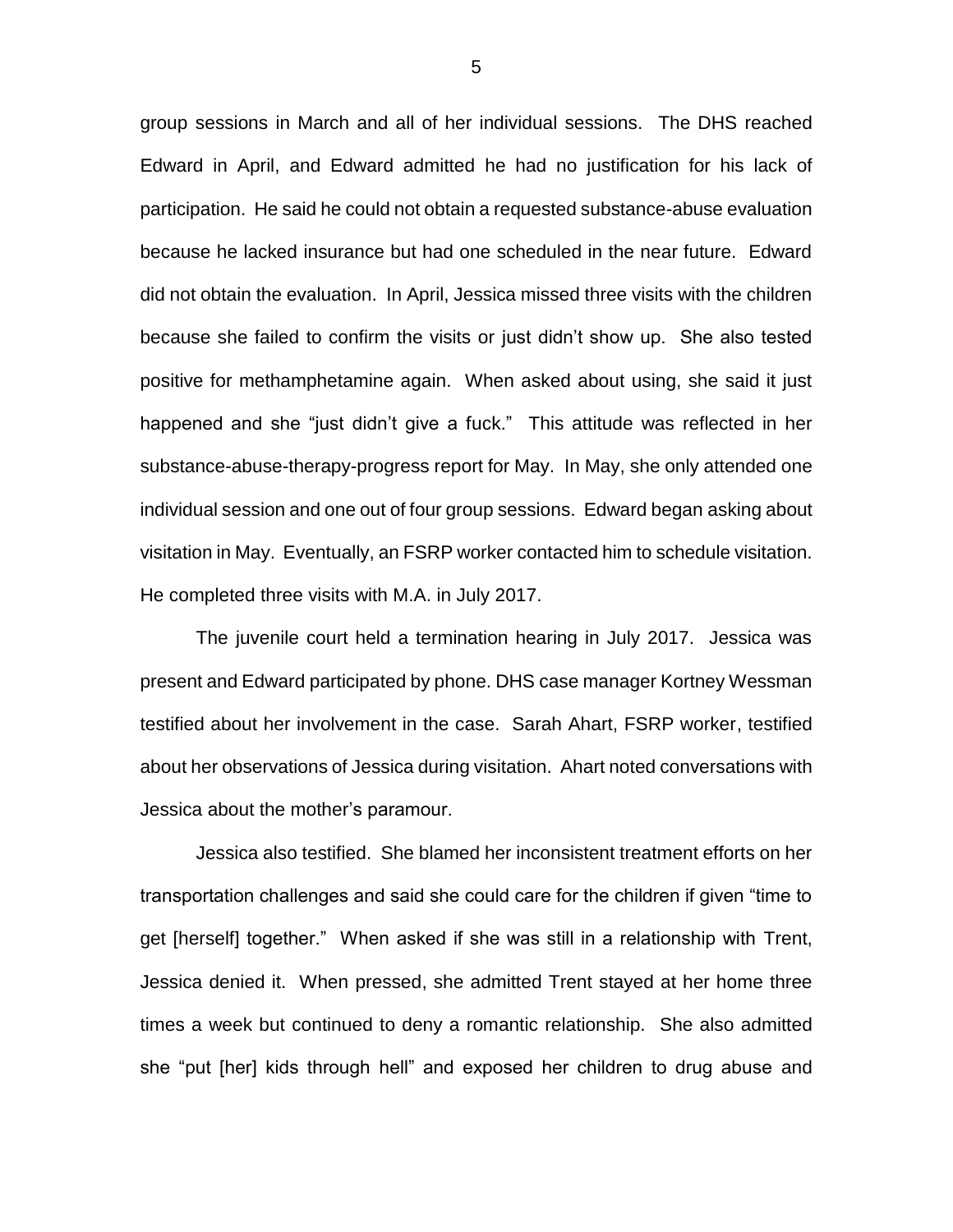domestic violence. Edward testified about classes in parenting and anger management he took and why he did not complete any drug testing.

The juvenile court terminated Jessica's parental rights in A.R. under Iowa Code section 232.116(1)(e), (h), and (*l*) (2017). Her parental rights in M.A. and H.R. were terminated under section 232.116(1)(e), (f), and (*l*). The court terminated Edward's rights in M.A. under Iowa Code section 232.116(1)(b), (e), and (f). Jessica and Edward now appeal.

# **II. Analysis of Parents' Claims**

## **A. Jessica's Claims**

# **1. Grounds for Termination**

Jessica challenges all grounds for termination cited by the juvenile court.

To affirm we need to find facts to support just one of the grounds for each child. *In* 

*re J.B.L.*, 844 N.W.2d 703, 704 (Iowa Ct. App. 2014). In regard to A.R., we focus our analysis on paragraph (h). Under that paragraph, the State must prove:

(1) The child is three years of age or younger.

(2) The child has been adjudicated a child in need of assistance pursuant to section 232.96.

(3) The child has been removed from the physical custody of the child's parents for at least six months of the last twelve months, or for the last six consecutive months and any trial period at home has been less than thirty days.

(4) There is clear and convincing evidence that the child cannot be returned to the custody of the child's parents as provided in section 232.102 at the present time.

Iowa Code § 232.116(1)(h).

In regard to the older children, M.A. and H.R., we focus on paragraph (f).

Under that paragraph, the State must prove:

(1) The child is four years of age or older.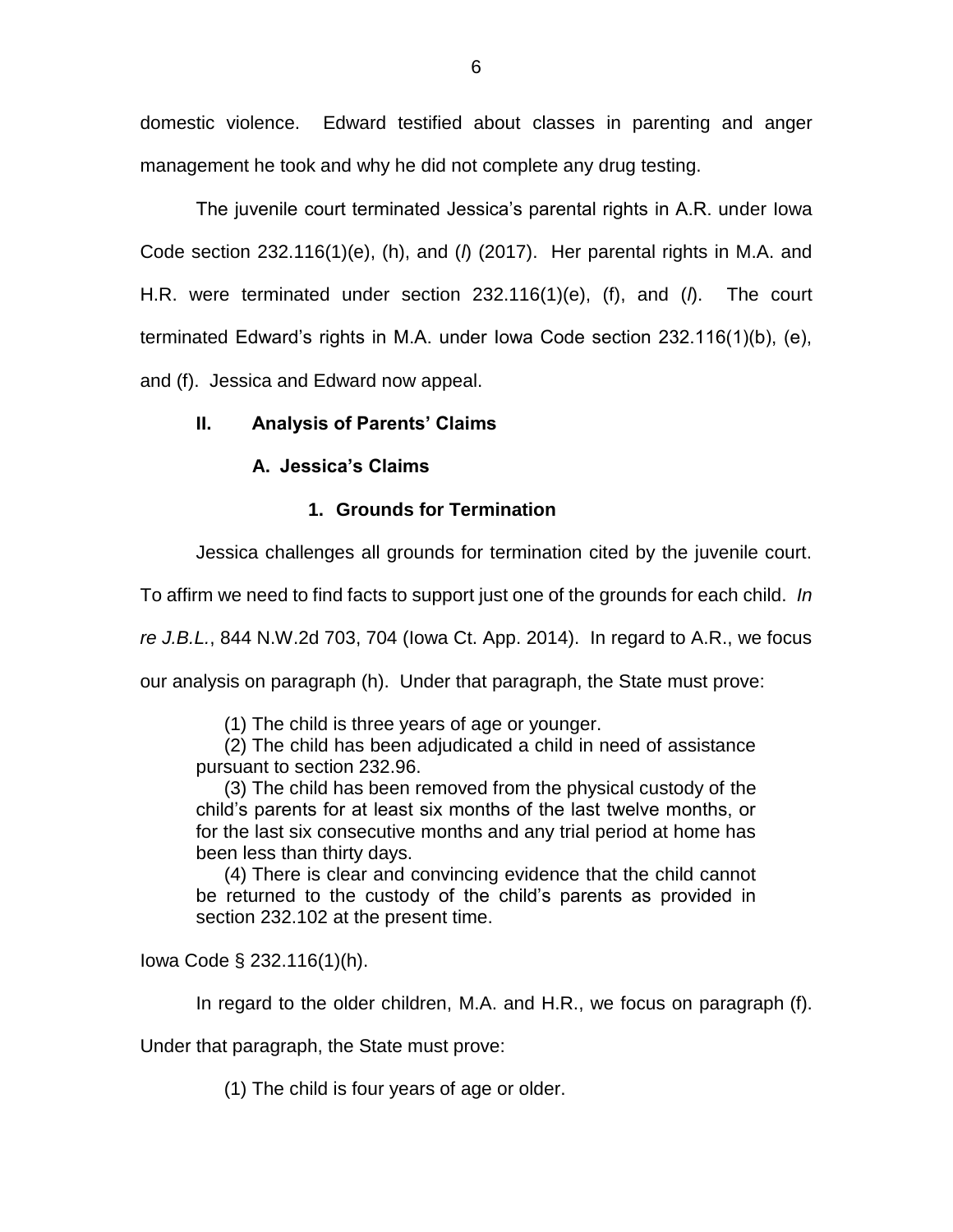(2) The child has been adjudicated a child in need of assistance pursuant to section 232.96.

(3) The child has been removed from the physical custody of the child's parents for at least twelve of the last eighteen months, or for the last twelve consecutive months and any trial period at home has been less than thirty days.

(4) There is clear and convincing evidence that at the present time the child cannot be returned to the custody of the child's parents as provided in section 232.102.

Iowa Code § 232.116(1)(f).

Jessica challenges the fourth element of both paragraphs, claiming the State did not offer clear and convincing evidence the children could not be presently returned to her custody. We reject her challenge. Jessica did not adequately address the DHS concerns. She continued to involve herself with troubling paramours and attempted to hide her involvement with her most recent paramour. She fails to appreciate how her association with such partners could impact her children, even though these child-welfare proceedings stem from instances of domestic violence.

Jessica's commitment to mental-health and substance-abuse treatment was also minimal. While transportation difficulties made getting to treatment difficult, Jessica failed to take advantage of available solutions. She chose to move to Dow City, further away from her treatment locations and compounding her transportation woes. Jessica also continued to use methamphetamine, testing positive just two months before the termination hearing.

Her attendance at visitations with the children was irregular, particularly as of late. She failed to confirm visitations or was not home when an FSRP worker came to pick her up. As the juvenile court found, Jessica's lack of consistency in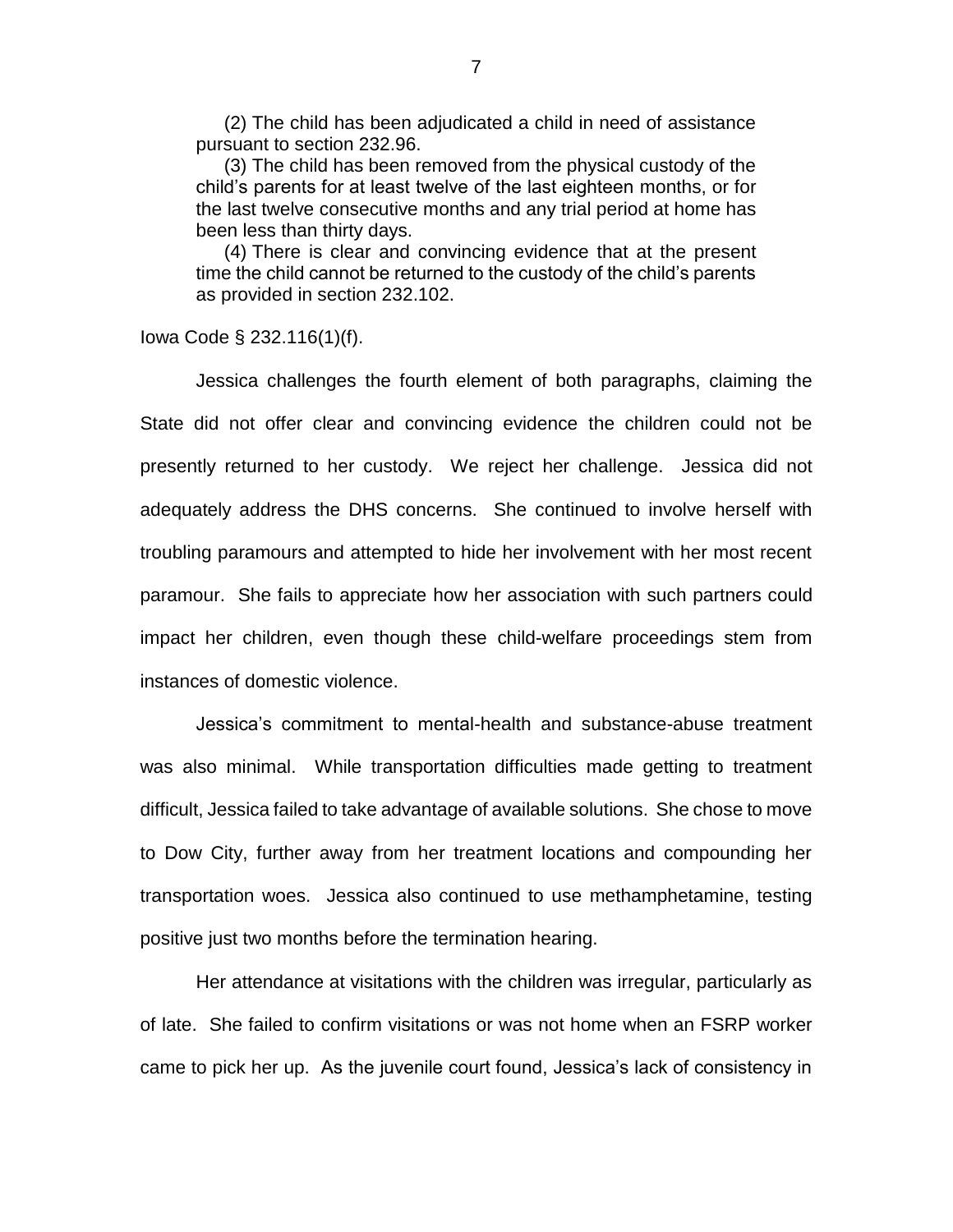visitation "weighed heavily on the children." When Jessica attended visitation, she spent time on her phone rather than spending time with the children.

After carefully reviewing the evidence, we reach the same conclusion as the juvenile court—the children cannot be returned to Jessica's care at the present time. Termination was proper under paragraphs (f) and (h).

## **2. Six-Month Deferment**

Jessica next contends she should be given six more months to show she can become a responsible parent. But termination at this time is in the children's best interests. *See id.* § 232.116(2). To grant Jessica more time would delay the inevitable. As the oldest child, H.R. has been subjected for the longest time to the unstable home environment provided by Jessica. As a result, H.R. has displayed the most harrowing behavior—a suicide attempt and non-verbal disassociation. H.R.'s behavior has improved since removal. And we do not see any sign in the record Jessica can now provide a home environment free of domestic violence and drug abuse. Jessica has continued to interact with dangerous paramours and to abuse drugs. Nothing suggests Jessica will be able to fix in six months what she has been unable to fix for more than a year. *See In re A.A.G.*, 708 N.W.2d 85, 93 (Iowa Ct. App. 2005) (considering uncertainty regarding parent's sobriety and resistance to services offered). We cannot indulge Jessica's hope that someday she could become a fit parent. *See In re P.L.*, 778 N.W.2d 33, 41 (Iowa 2010).

#### **3. Guardianship**

Jessica also challenges the juvenile court's refusal to place the children in a guardianship with A.R.'s paternal grandmother. Jessica concedes guardianships are not a legally preferable alternative to termination if grounds for

8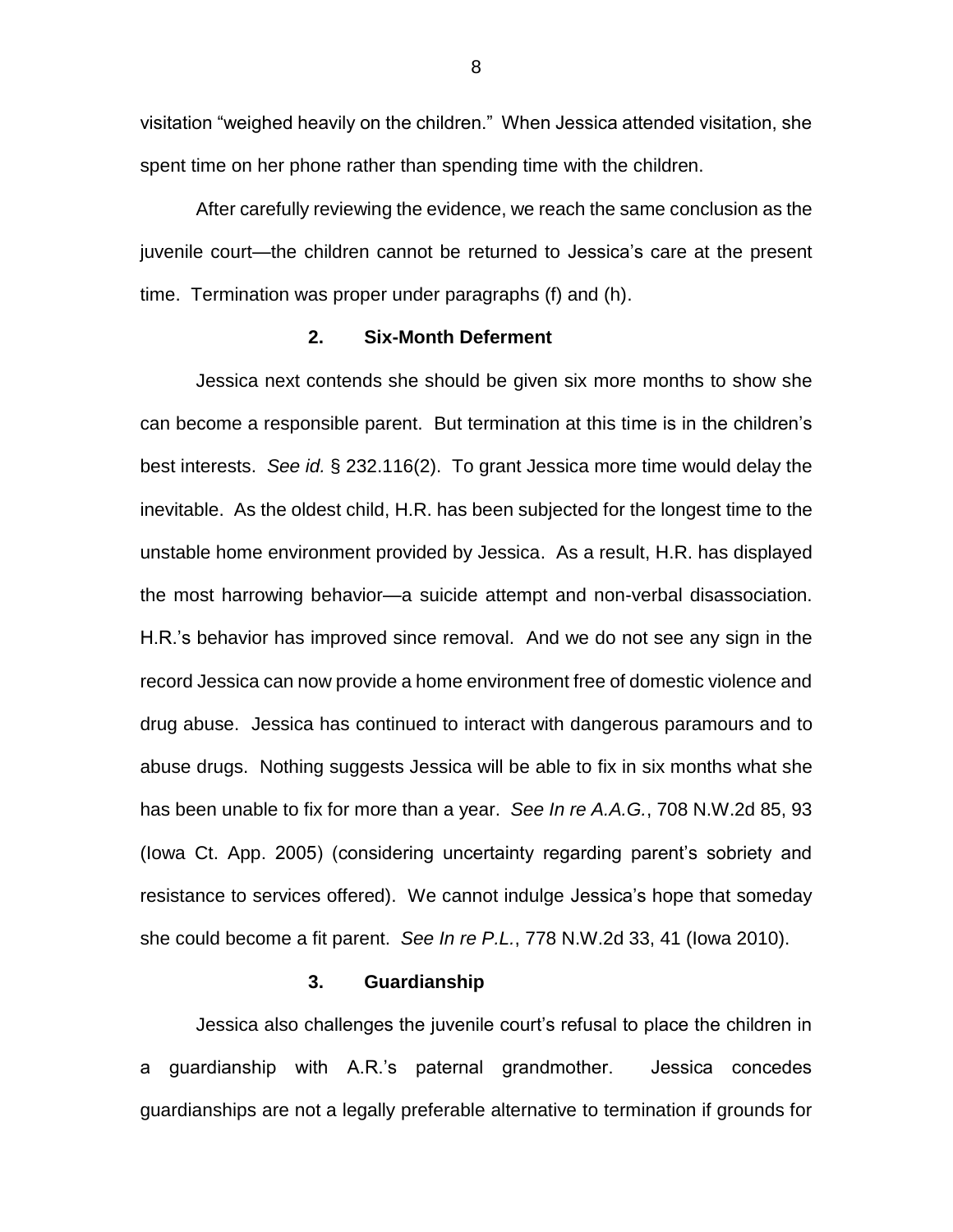termination are established by clear and convincing evidence. *See In re L.M.F.*, 490 N.W.2d 66, 67 (Iowa Ct. App. 1992) (holding placement with a relative under a permanency order is not legally preferable to termination of parental rights). But under a narrow set of circumstances, a guardianship may be established even when grounds for termination are established. *See In re B.T.*, 894 N.W.2d 29, 34 (Iowa Ct. App. 2017) (considering guardian's established relationship with child, child's age, child's desires, and close parent-child bond). Such narrow circumstances are not present here.

## **B. Edward's Claims**

#### **1. Best Efforts**

Edward alleges the State failed to provide him with reasonable efforts toward reunification with M.A. *See In re C.H.*, 652 N.W.2d 144, 147 (Iowa 2002) (noting the DHS must make reasonable efforts to provide parents with services). The measure of reasonable efforts varies depending on the circumstances of each case. *Id.* (citing *In re H.L.B.R.*, 567 N.W.2d 675, 679 (Iowa Ct. App. 1997)). Edward emphasizes the near two-month delay from when he requested visitation until it was arranged.

The failure of reunification efforts falls at Edward's own feet. The DHS reports are full of references to agency attempts to contact Edward and his lack of responses. Edward complains he did not receive individual status visits, a contract of expectations, or a review of the prior CINA cases, but his inaction prevented the DHS from sharing this information with him. He also notes he was not included in family team meetings, but after he finally spoke with a DHS worker and was